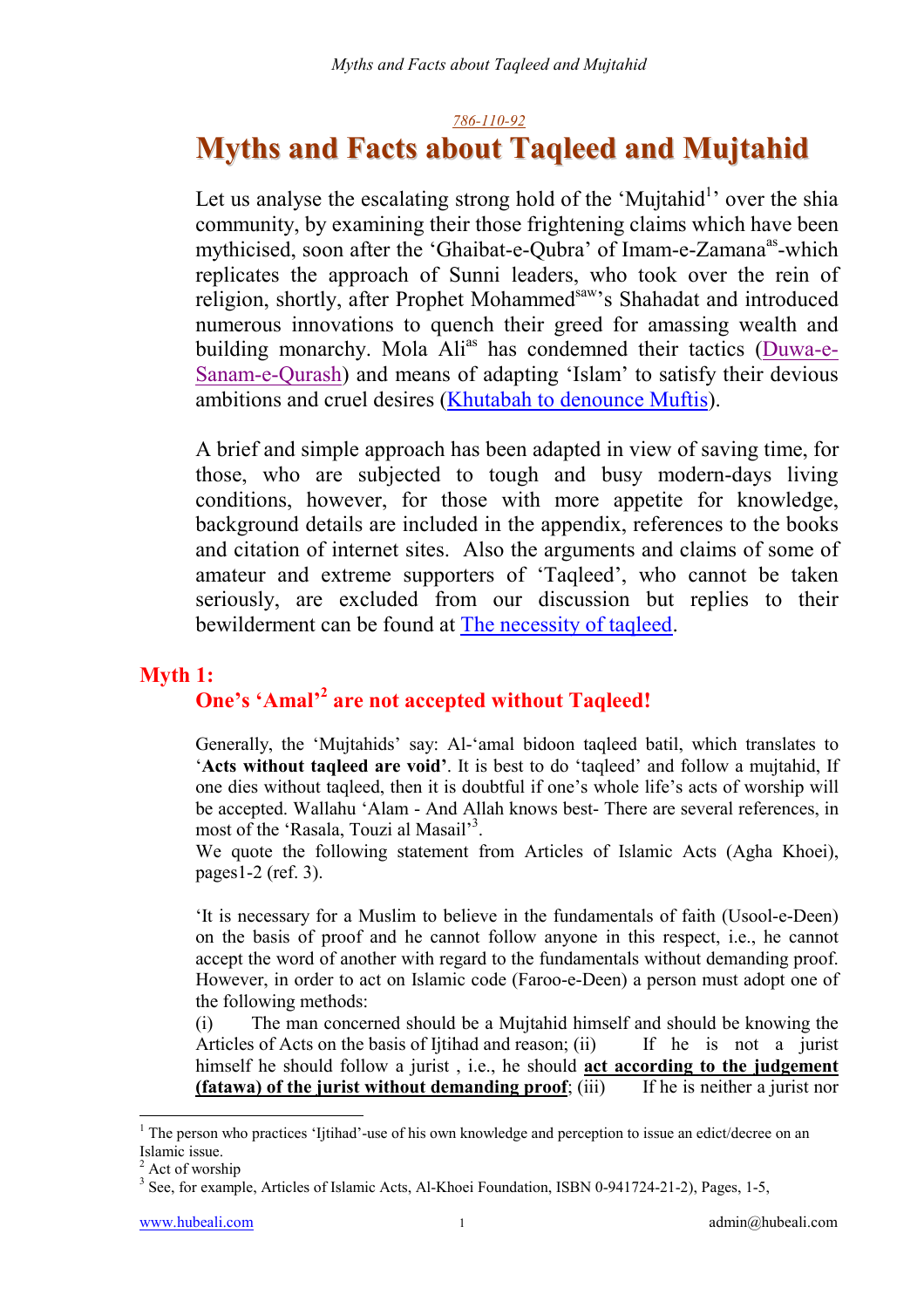a follower (Muqallid)<sup>4</sup> he should act after taking such precaution that he should become sure of his having performed his religious duty.'

In some books<sup>5</sup>, which are written in support of Taqleed, it is also stated that it is 'Wajib' (compulsory) for a non-Mujtahid to follow a well-versed Mujtahid. And in support of their claim, a hadith from Imam Hazrat Hassan Askari<sup>as</sup> is cited: *'it is compulsory for people to follow those'Fuqha' who control their personal splendour , strive to safeguard 'Deen', refrain from devious desires and who obey Allahswt, Rasool Allah<sup>saw</sup> and Masomeen<sup>as</sup>.* 

### **Fact 1:**

Now, we analyse the claims made by the Mujtahid<sup>6</sup>, and their supporters, against the Book of Allah<sup>swt</sup> and Masomeen<sup>as'</sup>s traditions, by answering the resulting three questions from **Myth no. 1**:

(1) How 'Amal<sup>7</sup>, of a 'Momin'<sup>8</sup> are accepted?

- (2) Is it Allah<sup>swt</sup>'s Obligation to follow a 'non-masoom' without demanding a proof?
- (3) What are the true meanings of Hadith of Imam Hazrat **Hassan Askarias?**

#### **(1) How 'Amal' of a 'Momin' are accepted?**

Amal are related with 'Aman'<sup>9</sup>, according to several traditions of Masomeen<sup>as</sup> e.g., Imam Jafar-e-Sadiq<sup>as</sup> said<sup>10</sup>:

*'No act (leading to sin) will be harmful if one has Aman but no deed (of worship) will be beneficial in the absence of Aman. Don't you see Allahswt Says 'The reason that prevents them from having their expenditures accepted from them is merely that they have disbelieved in Allahswt and His messenger and do not come to pray except when they are lazy, nor do they spend anything unless they are reluctant (Repentance, 9, verse, 5411)'.*

*It is narrated from Imam-e-Jafar-e-Sadiq<sup>as 12</sup> Amir-ul-Momaneen<sup>as</sup> has said in many of his<sup>as</sup> speeches, O people! You better stay within Deen-e-Islam, as it is better to commit a sin in it rather than carrying out good deeds in another religion'* 

*It is narrated from Imam Ali Raza*<sup>as 13</sup> Aman means, recitation from your toung, its *recognition from heart and demonstration of it from those limbs of your body which are related to it.14*

<sup>&</sup>lt;sup>4</sup> Those who follow a Mujtahid.

<sup>&</sup>lt;sup>5</sup> See, for example, Tofa-tul-Awam, Chapter on Taqleed.

<sup>&</sup>lt;sup>6</sup> It should be noted that the concept of following a Mujtahid has been derived from Sunnis, as they follow their four Imams.

<sup>7</sup> Acts of worship

 $^8$  A true believer (we are writing this article exclusively for Shian-e-Ali<sup>as</sup>)

<sup>&</sup>lt;sup>9</sup> Aman means unconditional compliance with pillars of Deen (Touheed, Justice, Rasolat, Imamat and Day of Judgement).<br><sup>10</sup> Tafseer-e-Safi, pp. 209, 252-Syed Imdad

<sup>&</sup>lt;sup>11</sup> English translation by T.B.Irving<br><sup>12</sup> Usool-e-Kafi, Chapter 337, Hadith, 6 (K.Haqiak, pp10)

<sup>&</sup>lt;sup>13</sup> Ann-ul Hiat, Mullah Mohammed Baqir Majlisi, Chater 7.

<sup>&</sup>lt;sup>14</sup> Aman is not complete until and unless the Willait of Amir-ul-momaneen Ali ibn Abi Talib<sup>as</sup> is not

pronounced in Kalima, Azan, Aqamah and Taushud of Salat, as per the tradition of Imam Jafar-e-Sadiq*as* **'La Ai**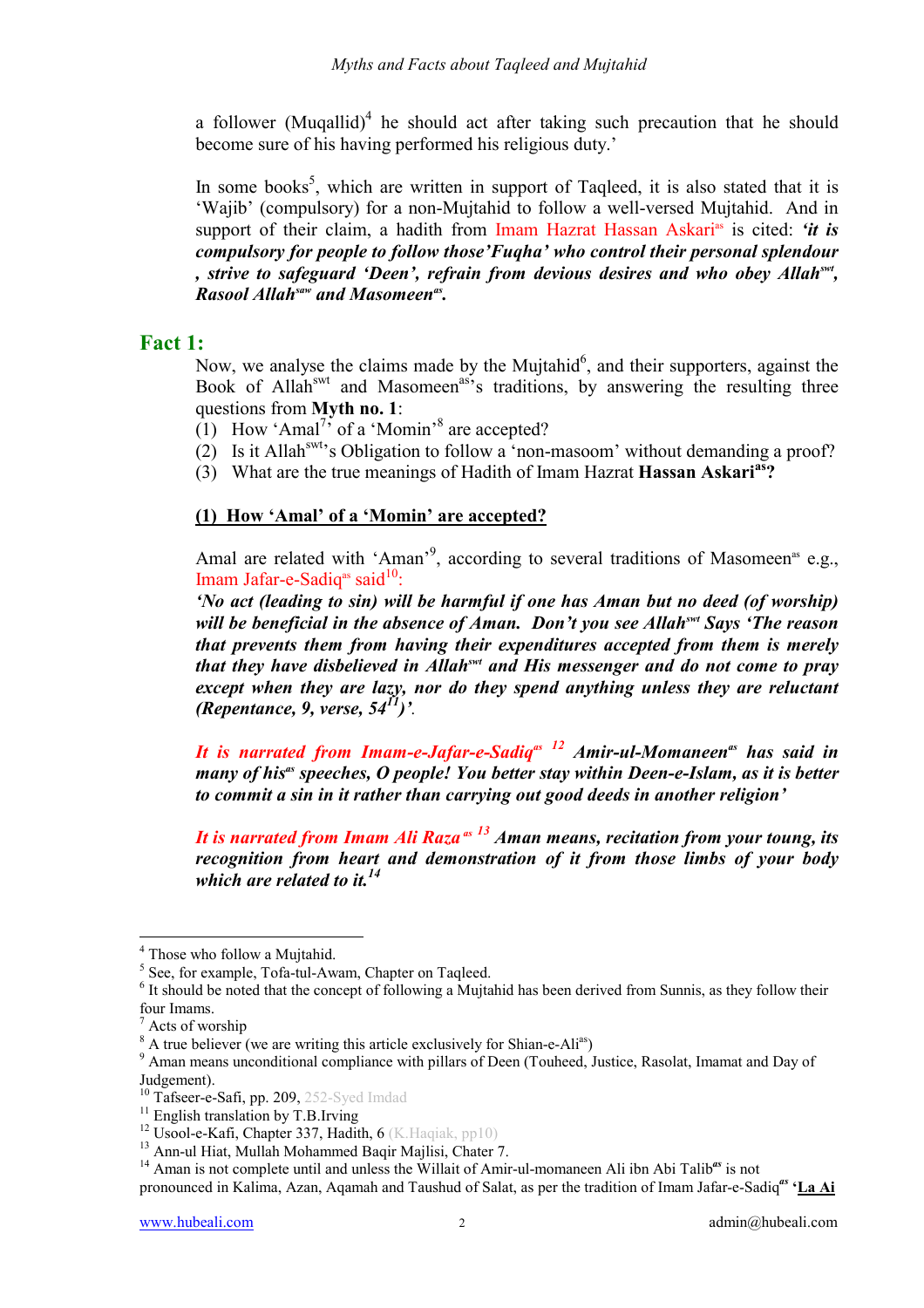*Imam Mohammed Baqir<sup>as</sup> said<sup>15</sup>: 'Allah<sup>swt</sup> Says, I will punish all those who have followed an Imam who was not nominated by Me, regardless of their good deeds and extensive acts of worship but will forgive those who have followed My Just and Divine Imam, regardless of their enormous burden of sins'.* 

It is also obvious from a famous and 'Mutafiq-ul-Alay'<sup>16</sup> hadith of Rasool Allah<sup>saw</sup>, My followers will be divided into 73 sects and all will be directed towards hell fire except 'one', meaning all belonging to only one Muslim sect will be rewarded 'Jannah'. Since there is a broad variation in the practices of worship and indulgence in sins among people in general. Therefore, all regularly as well as irregularly practising worshipers of the 'one' Muslim sects will be assured a place in the gardens of paradise. The qualities of their deeds, will, not doubt, distinguish their status in the paradise.

It is now clear from the above discussion that only deeds of the true believers (momin) which will accepted by Allah<sup>swt</sup>, here we present a generally agreed hadith of Rasool Allah<sup>saw</sup> 'The quality of Deeds depends on the intentions', this is further emphasised<sup>17</sup> 'Allah<sup>swt</sup> awards more on good intention as compared with a mere good practice'

The quality of the deeds or acts of worship, again, depend on the understanding of the faith (Pillars of Deen) and certainly not on the details/procedures through which these acts are performed. Here, we present two traditions of Masomeen<sup>as</sup> from Usool-e- $Kafi<sup>18</sup>$ 

*Ali ibn Ibrahim has narrated from his father from Yahya ibn al-Mubarak from*  'Abdallah ibn Jubla from ibn Ishaq ibn 'Ammar from abu 'Abdallah<sup>a.s</sup> who has said *the following19 :* 

*"I asked Imam abu 'Abdallah Reza<sup>a.s</sup>, 'May Allah<sup>swt</sup> take my soul in service for your cause, I am impressed by my neighbour who regularly offers prayers, gives much charity and very often visits Makka and performs Hajj.'" Imamas asked, "O ibn Ishaq how about his state of 'Moarafat' (level of intellect in Deen)?" I then replied, "May Allahswt take my soul in service for your cause, he does not have any wisdom (Moarafat)" "Nothing from what he does will be raised up (to heavens)." Replied Imamas.*

We conclude here: Acts of worship are accepted and rewarded based on intensions and knowledge related to pillars of Islam (which are outside the boundaries of Mujtahid-as per their own conditions of Taqleed!)

# La Ha Illallah' and 'Mohammed ar Rasool Allah<sup>A.S.</sup>' then you must immediately say 'Ali Ameer Ul Momaneen<sup>A.S.</sup>'

<u>.</u>

<sup>&</sup>lt;sup>15</sup> Usool-e-Kafi, Chapter 85, Hadith, 4 (K.Haqiak, pp9) <sup>16</sup> Accepted by all Muslim sects.

<sup>17</sup> Usool-e-Kafi, Chapter 171, Hadith, 2 (K.Masail, pp78) <sup>18</sup> Usool-e-Kafi, Chapter 1, Hadith, 19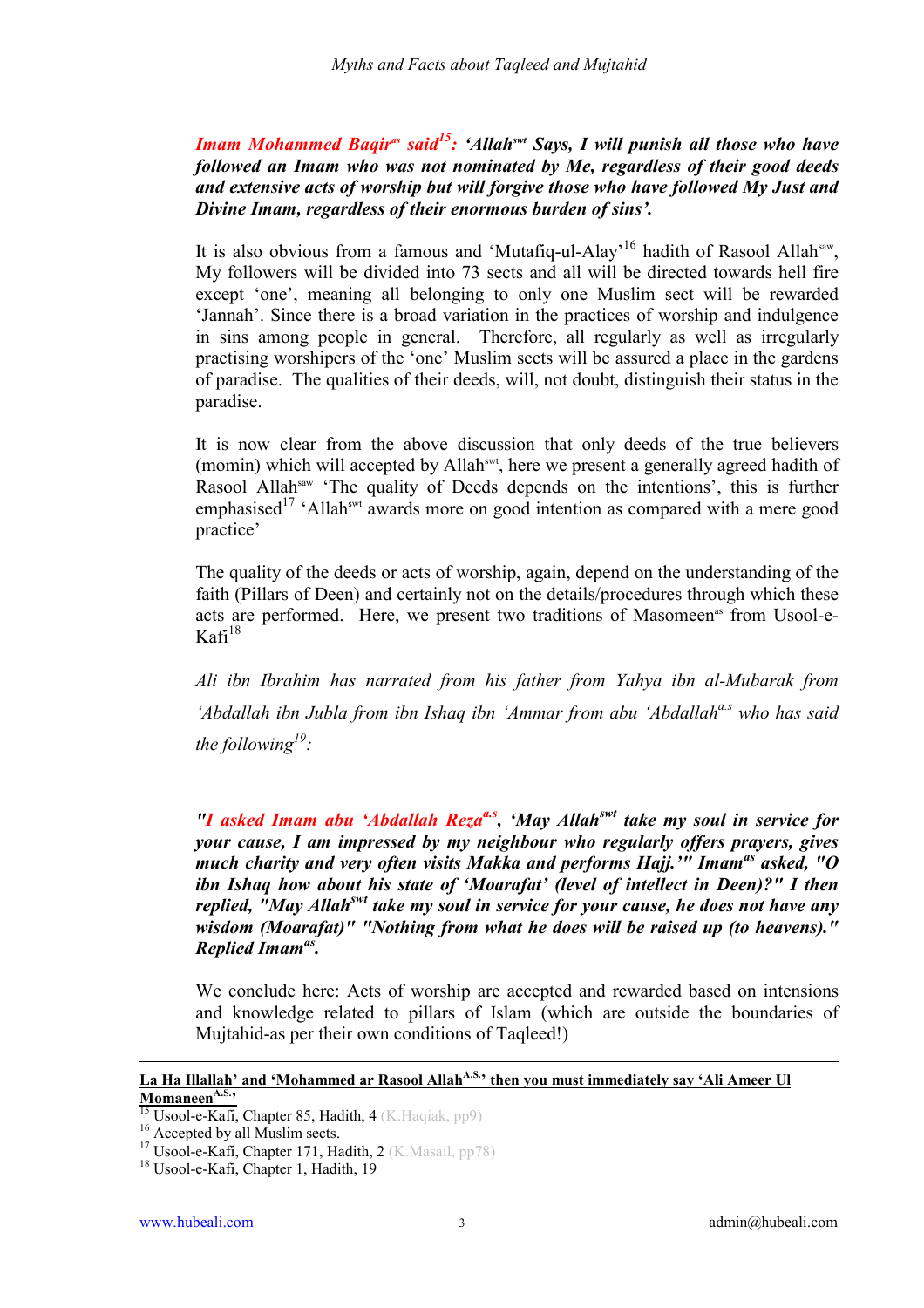#### **(2) Is it Allahswt's Obligation to follow a 'non-masoom' without demanding a proof?**

This is certainly a groundless claim based on man-made criteria, fabricated by the architects of the 'Usooli' Fiqh, otherwise Allah**swt**, (ref. 10) will only accept the acts of worship, which are carried out while following a Divine Imam. However, supporters of Mujtahid may still insist on Ahadith of Imam Hassan Askari**as**

which refers to the time of Imam-e-Zamana<sup>a.s</sup>, 'Ghaibat'. However, this tradition does not entitle them to lead their followers without making available the proofs of their decree (e.g. he should **act according to the judgement (fatawa) of the jurist without demanding proof**; ref. 3).

This is discussed below in question no. 3 of Myth 1!

#### **(3) What are the true meanings of Hadith of Imam Hazrat Hassan Askarias?** *'It is compulsory for people to follow those 'Fuqha' who control their personal splendour , strive to safeguard 'Deen', refrain from devious desires and who obey Allahswt, Rasoll Allahsaw and Masomeenas.*

It is a lengthy hadith and only part of it is quoted in support of 'Taqleed', upon reading the complete hadith, one would realise that these meanings in support of 'Taqleed' are derived totally out of context, primarily, all those who issue fatwa do not qualify the merits<sup>20</sup> laid out by Imam<sup>as</sup>, secondarily, no one is obliged to follow a **non-masoom without asking for a proof-which is the condition imposed by the Mujtahid on his 'Muqallid' (complete hadith is given in the Appendix I).** 

Here, instead of disputing the authenticity of the above hadith, we present the following traditions from Masomeen<sup>as</sup> which provide us guidelines for making use of their teachings in all aspects of our lives:

Initially, we analyse the situation when there are conflicting traditions from Masomeen<sup>as</sup> (God forbid). It is narrated Imam Jafar-e-Sadiq<sup>as21</sup>:

*'When a person asked what shall we do when we hear conflicting Ahadith from those who are your*<sup>as</sup> trustworthy (followers)? Imam<sup>as</sup> said if a hadith is in *agreement with the book of Allah*swt *and sayings of Rasol Allah*saw*, then accept it otherwise leave it alone'.* 

Let analyse other ahadith related to 'Ghaibat-e-Imam<sup>as</sup>':

Imam Jafar-e-Sadiq**as said :** *"Whenever it occurs, everyone should stick to what was conveyed to them by the Aimma*as *before, till you find out who is the Imam (Reappearance of Imam*<sup>as</sup>)<sup>"22</sup>

 $20$  Since they issue fatwa on all issues including those where clear and explicit traditions of Masomeen<sup>as</sup> are available.

<sup>21</sup> Usool-e-Kafi, Chapter 22, Hadith, 2

<sup>22</sup> Baharul Anwar vol.11 p, 671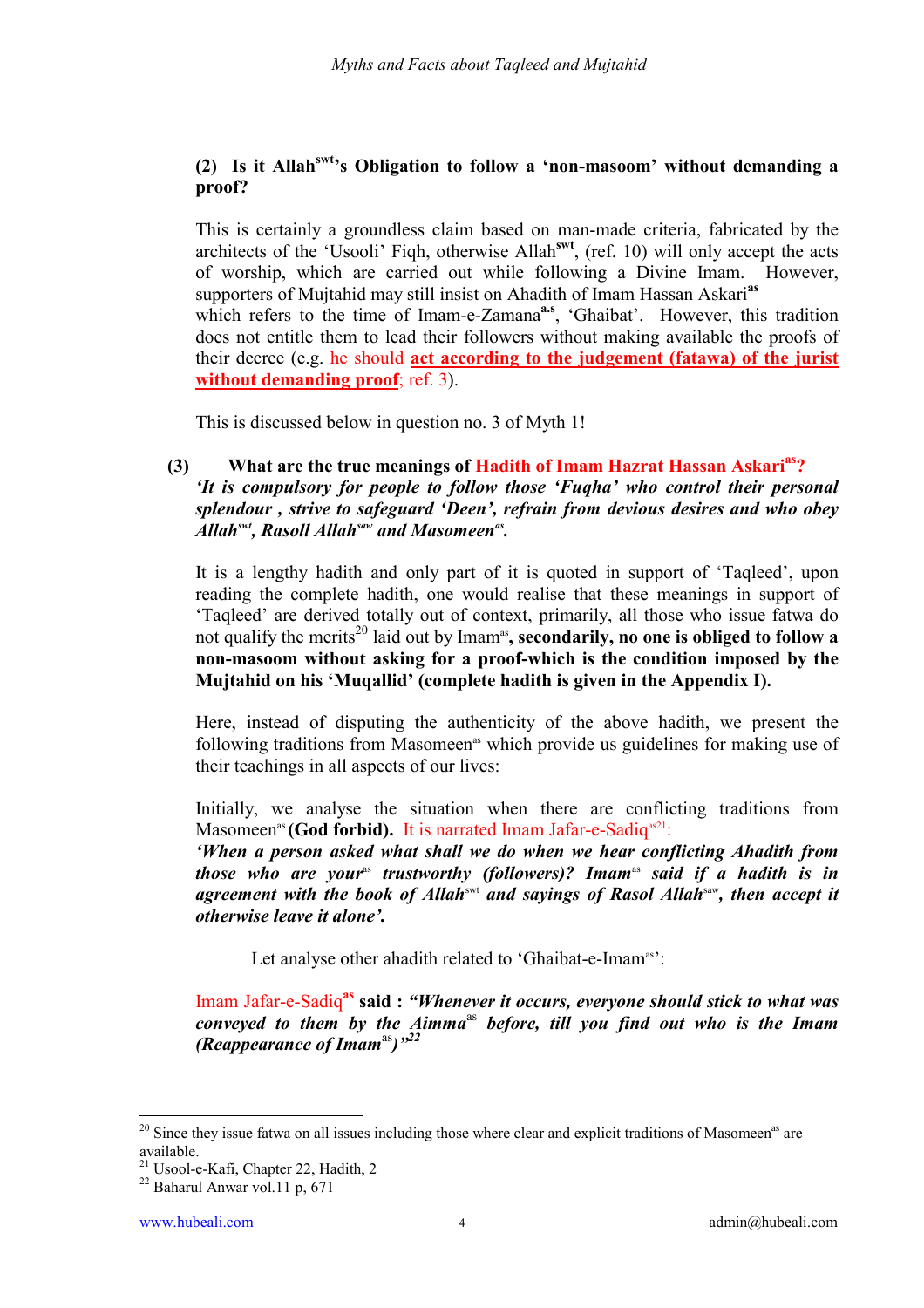Imam Jafar-e-Sadiq<sup>as</sup> said : *"When such a time comes and you cannot meet your Imam-e-Zamana*<sup>as</sup>, you should continue to follow the orders from Aimma<sup>as</sup> which *you already have until the reappearance of Imam<sup>as</sup> is announced or proven.*"<sup>23</sup>

In another hadith for the 'Ghaibat-e-Imam**as**'

Imam Jafar-e-Sadiq**as** said: *"They must seek out one of you who narrates our traditions, who is versed in what is permissible and what is forbidden, who is wellacquainted with our laws and ordinances, and accept him as judge and arbiter, for I appoint him as judge over you. If the ruling which he based on our laws is rejected, this rejection will be tantamount to ignoring the order of Allah*<sup>swt</sup> and *rejecting us*<sup>as</sup> is the same as rejecting Allah<sup>swt</sup>, and this is the same as polytheism."<sup>24</sup>

**Imam, Muhammad al-Mahdias** said in a reply to Ishaq ibn Ya'qub:

*"As far as newly occurring circumstances are concerned, you should turn (for guidance) to the narrators of our ahadith, for they are my proof over you just as I am Allah's proof."* 25

From the above traditions of Masomeen<sup>as</sup> and an extract from Imam Hassan Askari<sup>as</sup>'s tradition (which is used in support of Taqleed), it is clear that one has to consult the narrator of their<sup>as</sup> Ahadith and then should act according to the tradition of Divine masoom<sup>as</sup>, and the basis of following 'Islam laws' are still the traditions of Masomeen<sup>as</sup> rather than fatawa of a 'Mujtahid'.

Mujtahid's supports at this point usually say, as a matter of fact Mujtahid gives the essence of Masomeen<sup>as'</sup>s tradition in his fatwa (as a nutshell)! This leads us to Myth no. 2!

# **Myth 2:**

The fatwa of a Mujtahid, in fact, is according to the traditions of Masomeen**as**!

### **Fact 2:**

This is completely based on perception of a 'Muqallid' for his loyalty and blind support for his Mujtahid, without any evidence, since he is denied of his right to asked for further information (Proof, see ref. 3)-according to one of the conditions between a'Mujtahid' and 'Muqallid' relationship. However, we present a hadith from Amir-ul-momaneen**as**, *Whoever cites our tradition and does not refer its origin to us, commits an act of cruelty against us.'*26 And also

"Abu 'Abdallah<sup>as</sup> said, 'Beware of the branched-out lies.' They asked the Imam<sup>as</sup>, *"What is branched-out lies?" The Imamas replied, "It is when you narrate a Hadith of an Imamas without mentioning Imamas's name'"27*

A pro-Taqleed, may still ask here that all the above sayings of Masomeen**as** are also known to Mujtahid, as they conduct a thorough research and spend their whole lives

<sup>23</sup> Baharul Anwar vol.11 p, 672

<sup>24</sup> Furu-e-Kafi, vol. 7, Tehran 1379, p. 412

<sup>&</sup>lt;sup>25</sup> Shaykh at-Tabarsi, al-Ihtijaj, vo. 2, Najaf 1966, p. 283.<br><sup>26</sup> Nahiul Asrar, Vol 1.

<sup>&</sup>lt;sup>27</sup> Usool-e-Kafi, Chapter 17, Hadith 12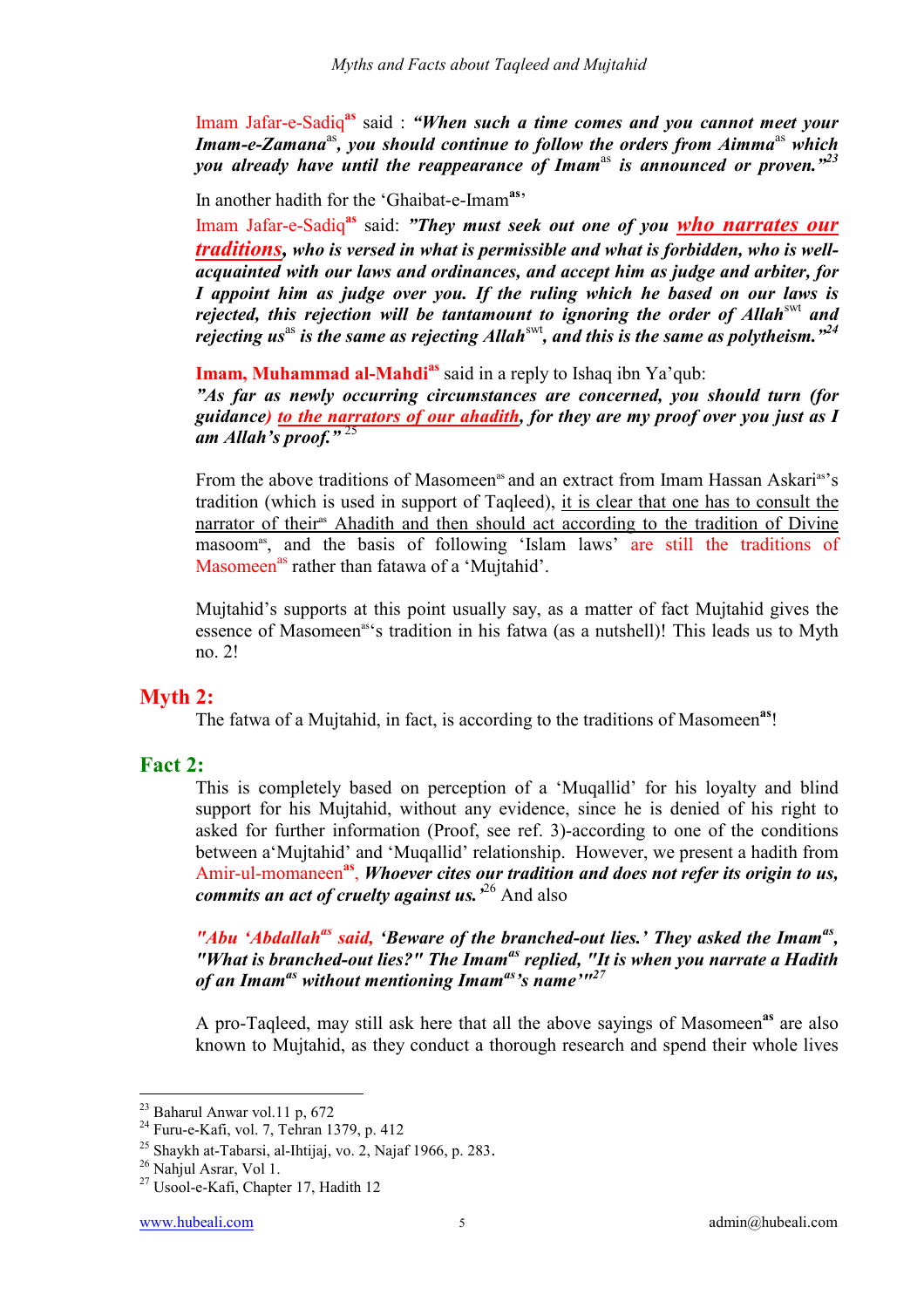in analysing Ahadith and issues related to 'Fiqh'! This counter argument leads us to Myth no. 3!

# **Myth 3:**

We follow the best knowledgeable person, 'Marja' who has extensively studied Quran and Ahadith and if he makes a mistake, in his judgement (fatwa), then he will be responsible for his mistake but we will not be penalised for his misjudgement, as we sincerely followed the best available source of knowledge!

## **Fact 3:**

*Allah***swt** *says in Quran, No burdened (soul) may bear another's burden: if some over-laden soul should call out for someone else to carry his load, no one would bear any part of it even though they were a near relative. You can only warn those who dread their Lord although (he is) Unseen, and keep up prayer. Anyone who purifies himself, only purifies his own soul. Towards God should remain one's goal28.* 

 It is the responsibility of all of us to acquire knowledge, as we will be judged by our own efforts, we present a hadith of Imam Jafar-e-Sadiq**as** in this regard:

Imam abu 'Abdallah<sup>a.s</sup> said, "Allah<sup>*swt</sup> does not accept a deed without good*</sup> *understanding, whereas good understanding cannot be achieved without hard work. The one who attains proper understanding will be guided by it towards good deeds and the one who does not make any effort will not develop any understanding. Is it not a fact that parts of faith comes from other parts?"<sup>29</sup>*

 So by leaving pillars of Islam aside and just leaning and relying on a Mujtahid, do not provide any shelter against burden of unaccepted obligatory acts of worship. This is due to the fact that one is following the judgement (Fatwa) of someone who can be right or wrong. If he is, as most of the 'Mujtahid' disagree in various Islamic issueshence all of them cannot be right, while in conflict, their followers, therefore, will be equally responsible for those act which were carried out on the basis of wrong fatawa!

 It is important to note that the process of fatwa derivation is totally forbidden by the Masomeen**as**:

*"I asked from (Imam) abu 'Abdallahas, 'Sometimes, we encounter those issues, related to which we cannot find an answer neither in the book of Allahswt nor in the Ahadith. Can we use our own analysis of the situation (use of analogies) and try to find a solution?'" The Imamas replied, "No, you must not do so. If you would find the correct solution, you will receive no rewards for it and if you derive a wrong* 

 $\overline{a}$ 28 Originator, Chapter 35, Verse 18.

<sup>29</sup> Usool-e-Kafi, Chapter 12, Hadith 2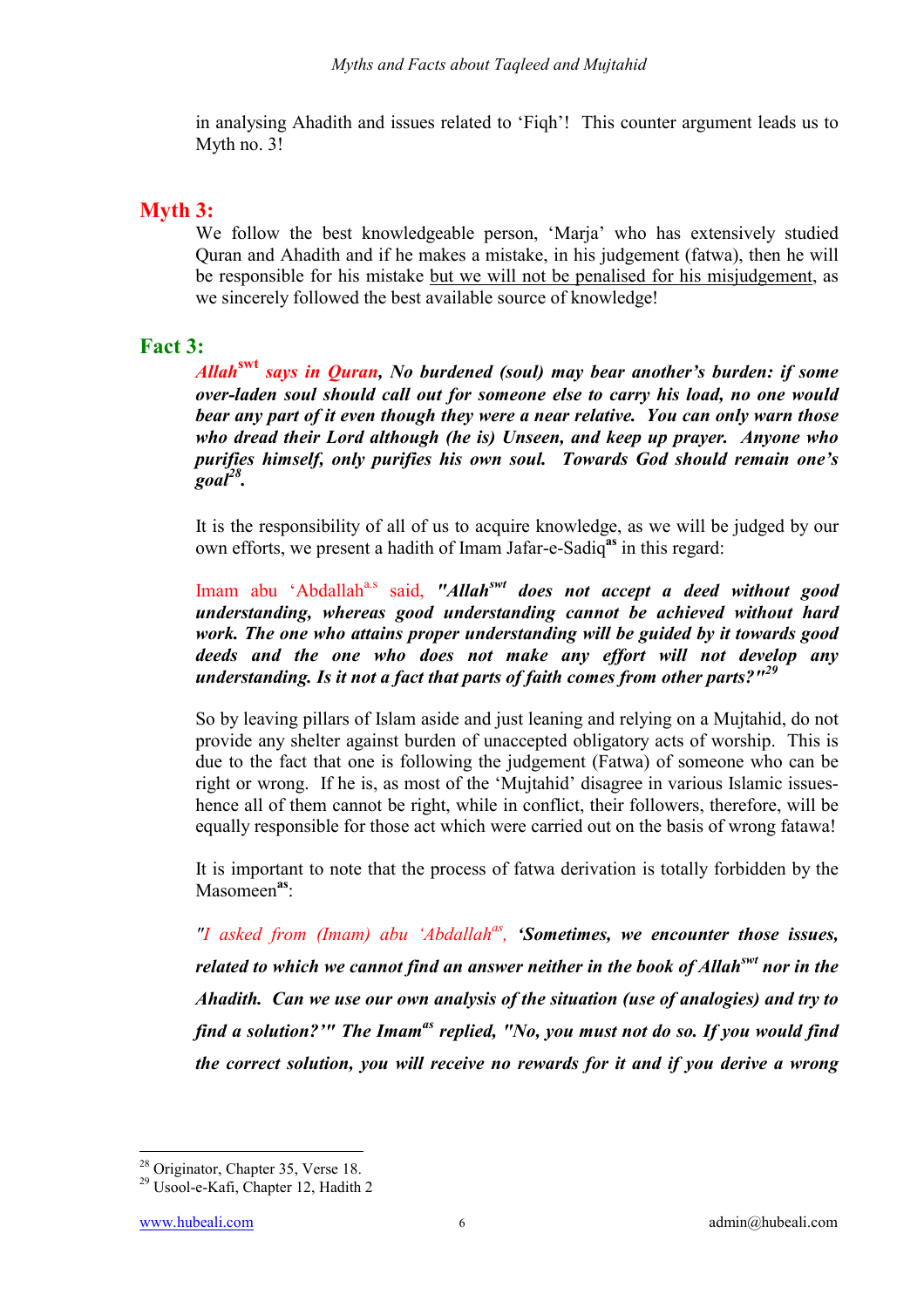*conclusion then you have forged lies against Allahswt, the most Majestic, the most Glorious."<sup>30</sup>*

From this point we go to the Myth no 4!

#### **Myth 4:**

The supports of 'Taqleed' at this point usually say, 'Mujtahid's' guess is still going to be better than that of a 'layman' so it is better to act on the guess of a better informed 'Mujtahid' who uses an extensive and painstaking path of fatwa derivation!

#### **Fact 4:**

The process of issuing a fatawa is based on logic, similarity and speculation, all of these have been forbidden by the Masomeen<sup>as</sup>: <sup>31</sup>

Mohammed Ibn Hakam has narrated from Imam Musa-e-Kazim<sup>a.s.</sup>, *that may I be your ransom, we have learned the knowledge of 'deen' from you and we do not feel any need to ask from anyone else. And when we meet with people in public gatherings, they ask questions from us and we are able to reply to them due to Allah.swt's blessing on us because of your kindness. But some times we are asked about those questions for which we have not heard any answers either from youa.s. or from your (masoom) forefathers*<sup>*a.s. Under these circumstances, we carefully*</sup> *analyse the situation and reply to them accordingly. Imam<sup>as</sup> said, Never, never, by* **Allahswt***, oh! ibn Hakam there is certainly destruction in it. Whoever has acted like this has met total destruction! Then said Allah.swt.'s curse may be upon Abu Hanifa*  who says, Ali<sup>as.</sup> says like this, regarding this issue, whereas my ruling is like this*meaning my statement is better than Ali<sup>a.s.</sup>'s (God forbid), Mohammad bin Hakam said, I told this later to Hasham bin abul Hakam, by Allahswt, I wanted to seek permission (from Imam<sup>as)</sup> to make use of analogy/similarity in solving issues of 'deen'.*

The use of analogy/perception has been strongly forbidden in other Hadith from Imam-e-Jafar-e-Sadiq*a.s*:

*I asked from Hazrat Imam Jafar-e-Sadiqa.s. "The Sunnah, tradition of the holy Prophetsaw can not be leaned through analogy. Consider a woman has to make up for her lapsed fast due to menses but it is not obligatory on her to make up for her lapsed prayers under those conditions, whereas Salat is superior to Fast, O Aban, when analogy (process of fatawa extraction) is used, it would only destroy religion.32*

**Myth 5:**

<sup>30</sup> Usool-e-Kafi, Chapter 19, Hadith 11

<sup>&</sup>lt;sup>31</sup> Usool-e-Kafi, Chapter 19, Hadith 9

<sup>32</sup> Usool-e-Kafi, Chapter 19, Hadith 15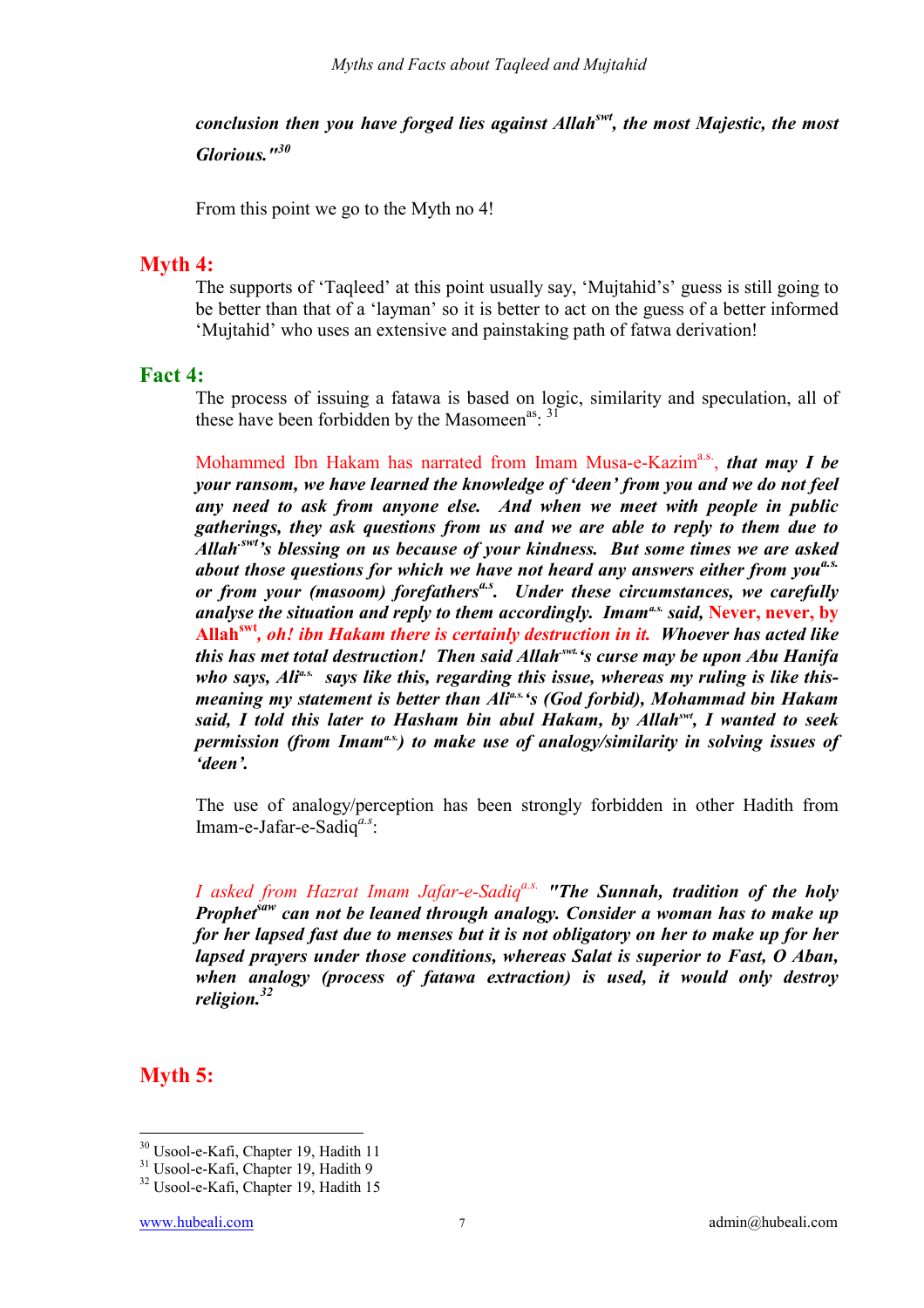Mujtahid is specialist of the religious affairs (e.g., several PhDs in various disciplines of religious affairs (i.e., jurisprudence, history, Ahadith) and when you face a problem you consult the specialist related to a specific area of expertise (e.g., for heart bypass- a heart surgeon is consulted, for building design- an architecture is approached)!

**Fact 5:**<br>This is an absurd statement in favour of a 'Mujtahid' and cannot be supported by any Verse of Quran and tradition of Masomeen**a.s.**, as the process of fatwa extraction has be forbidden by the Masomeen<sup>a.s.</sup>. However, the role of an expert cannot be over ruled but for only stating the traditions of Masomeen<sup>a.s</sup> related to various issues and certainly not for producing their own statements (fatawa).

The above explanation may be considered sufficient in response to Myths no.5, however, in favour of brevity, further discussion on this topic is combined with Myth no 6!

# **Myth 6:**

Taqleed is in human nature, we all follow someone, e.g., as a guardian, as a teacher, and hence we follow the most knowledgeable person in religion, the religious-expert - Maraje!

**Fact 6:**<br>In the recognition of an expert, in any discipline of life, one would search for the track record of that expert (his success and failure profile). For example, if one wants to consult a cardiologist or an architecture, he will investigate specialist's success rate on previous 'treatments' or 'building structures', after establishing success of his treatment or sound features of the building structures one would take the advise of that expert. But when one looks at the simple issues, which have been remained unresolved by the Mujtahid for the last 1400 years, one gets perplexed, particularly when one is asked to just follow without asking for a proof! Those simple issues are, for example, when Salat/fast becomes 'Qasr' or in which direction prayers should be offered while travelling-all of the 'Mujtahid' are confused and issue different statements, please see details in Kashaf-ul-Tazad.

In brief, the capability of a Mujtahid in deriving a fatawa is far from being an expert. The expert of the Deen is the narrator of Divine laws and only nominated by Allah<sup>swt</sup>, so the real experts in Islam are our Masomeen**as**. Therefore, in this context, a Mujtahid may be taken an equivalent to 'hakeem'<sup>33</sup> who would try to treat a patient through mixing and grinding various tables in different combinations and strengths, which he has acquired from various pharmacies – The actions of the Mujtahid, are not far, from this example, in his efforts of deriving a fatwa! He takes bits and pieces from various Verses of Ouran and traditions of Masomeen<sup>as</sup> and produces his own statement 'Fatwa' (which is also sometimes reffered to as nutshell or sugur coated bill

 $\overline{a}$  $33$  A non-professional and unqualified who practise medicine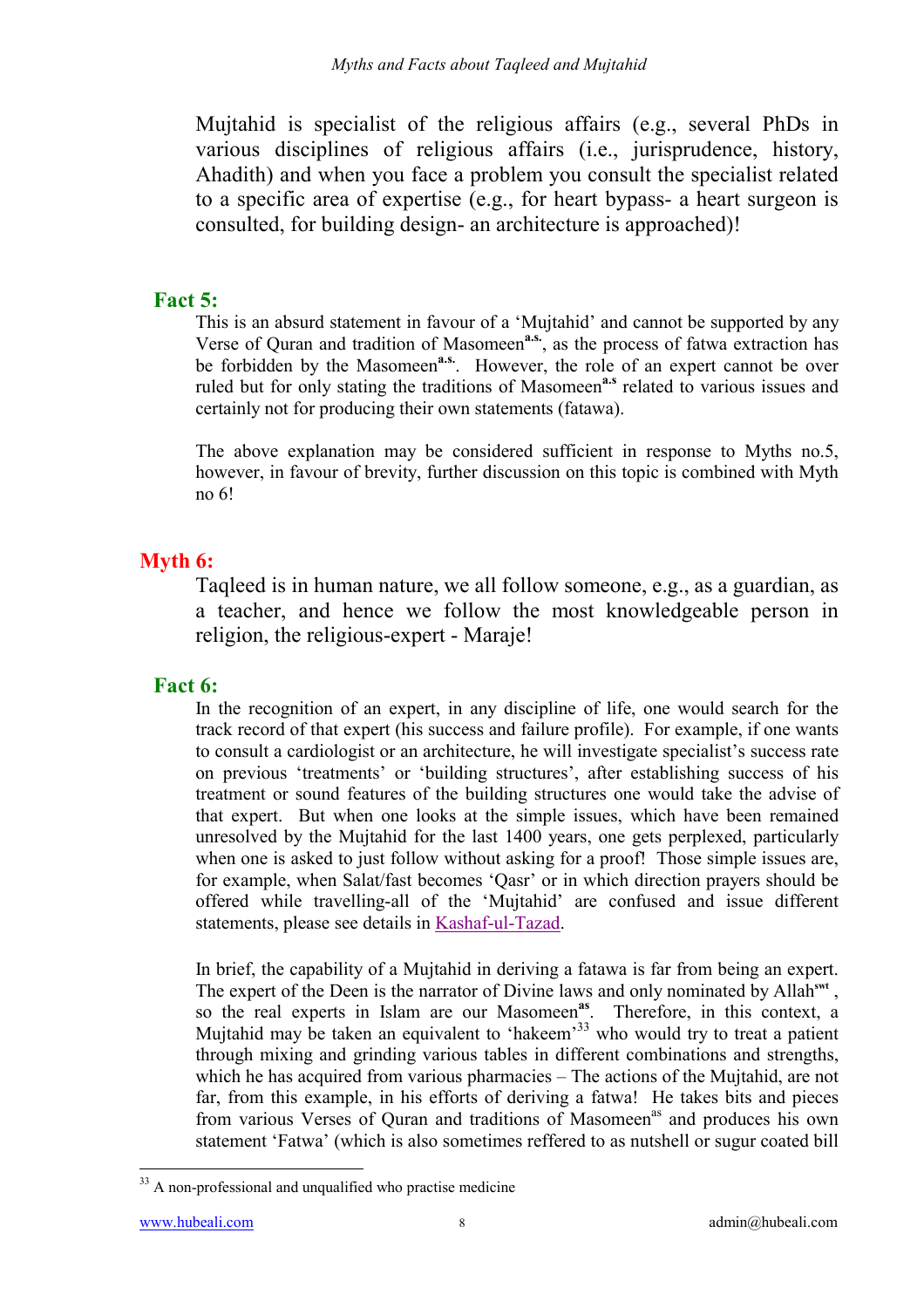for Muqallid-as it eliminates his research for the traditions of Masomeen<sup>as</sup>). This is obvious from the wordings of a fatwa that it is neither a Verses of Quran nor a Hadith of a Masoom**as** but rather a sugar coated pill for a busy Muqallid and a source of strangle-hold for the Mujtahid over his followers.

However, the supports of taqleed would still argue that their Mujtahid get inspiration from Imam-e-Zaman<sup>as</sup> as being in the position of 'Niab-e-Imam'- lets review this claim in Myth No 7!

### **Myth 7:**

Maraja is the 'Niab-e-Imam'<sup>34</sup> vicegerent of Imam-e-Zaman<sup>as</sup> specialist of the religious affairs (e.g., several PhDs in various disciplines of religious affairs, i.e., jurisprudence.!

## **Fact 7:**

In a very simplistic way, a second-in-command or a deputy of a person is expected to possess not only similar qualities but also to have the same speciation. For example a heart surgeon's deputy cannot be a butcher although he may be able to quite comprehensively dissect a human body. Similarly a monkey or an owl can never be appointed as a second-incommand to an eye surgeon-otherwise it's a recipe for disaster. We Shian-e-Ali**as** believe that our Masomeen**as** were the very first and most superior creation, in the form of 'The Noor', of Allah<sup>swt</sup>. On the contrary, human beings, were created from clay and came to this world without any trace of knowledge. We acquired knowledge and gained strength while growing but lost all of them, again, in our later part of lives. As Allah**swt** Says:

*Has not man considered how We created him from a drop of semen? Yet he is an open adversary35!* 

**and** 

*Anyone We grant long life to, We switch around within creation (return to childhood). Will they not use their reason?36* 

We take a further step to relinquish the remaining doubts regarding the position of a Mujtahid during the occultation of Imam-e-Zaman**as**,

When we take a closer look at the history, we realise that the four 'representatives' of Imam-e-Zaman**as** never ever claim to be 'Naib-e-Imam' but were content to be called 'couriers' for Masoom Imam**as**, and one by one, before leaving this world, they appointed their own 'Naib' until the last one, who was told by Imam-e-Zaman**as**.

*' O Ali bin Mohammed Samari, Allah***swt** *may give His best reward to your grieving brothers on your death, which will occur within next six days. Thus, you better* 

<sup>&</sup>lt;sup>34</sup> Second in command

 $35$  Chapter 36, YA-SIN, Verse 77 (translation by T.B.Irving)

<sup>&</sup>lt;sup>36</sup> Chapter 36, YA-SIN, Verse 68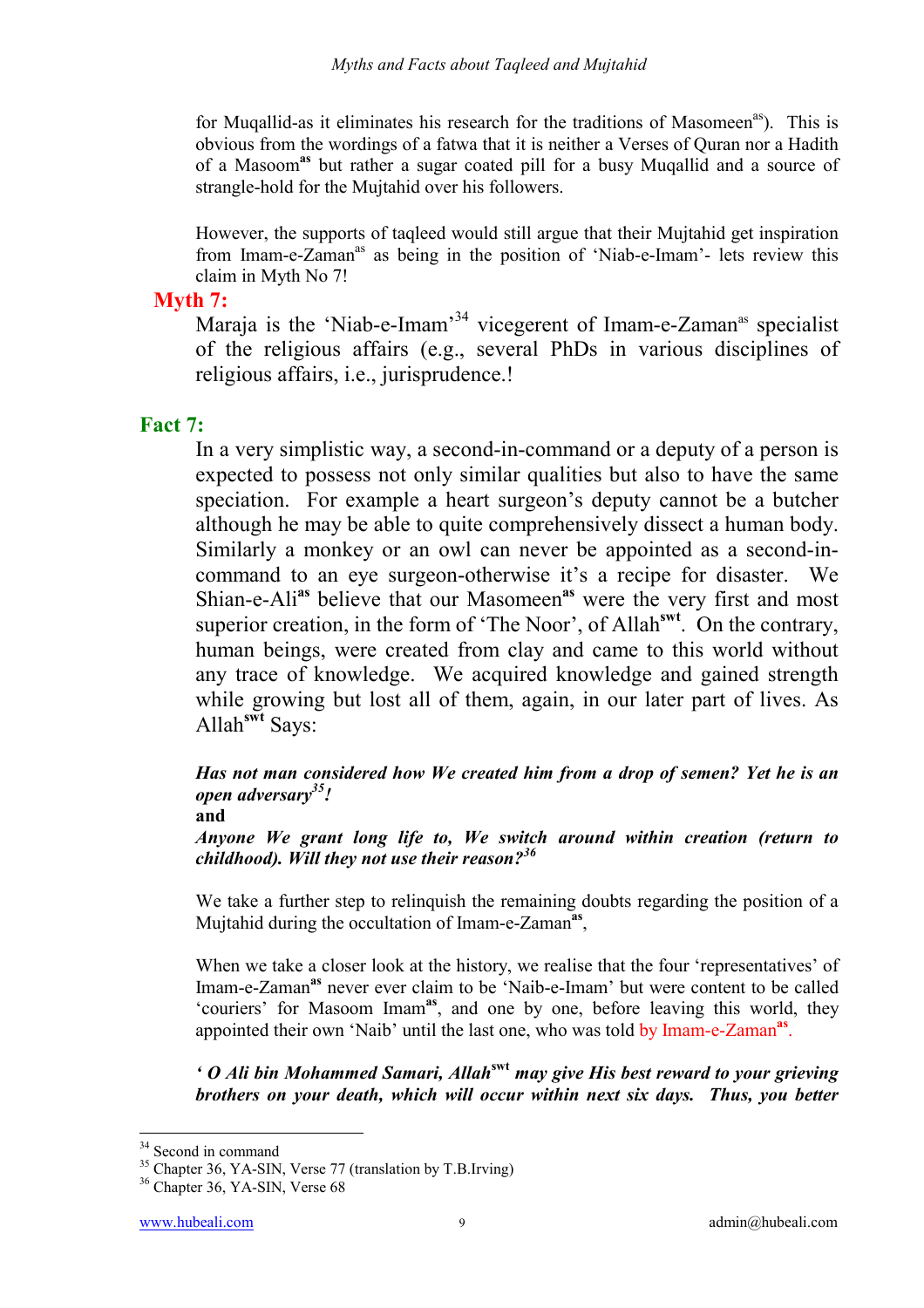*start packing up and do not nominate your deputy while making your last will. Now the major occultation will take place and Allah***swt** *will not make me reappear until after a long time. This will not happen until people with stone cold hearts will come and fill the earth with cruelty and tyranny. And few among my Shias, will make claims of meeting with me but, whoever claims to see me before the aggression of Safani, he will be a big liar and filthy accuser.*

First, we can easily see that there were deputy of representatives of Imam<sup>as</sup> (four in total) and second, there will be no deputy of any kind until the re-appearance of Imam-e-Zaman**as** .

So all these 'Niab-e-Imam' and even so-called 'Imam' are self-selected pretentious titles, without any real meanings and any relevance to and or endorsement of Imam-e-Zaman**as**. During the early days of 'major Occultation', Imam-e-Zaman**as**'s loyal scholar were quite content with their humble status and titles, i.e., (Mulla Mohammed Baqir Majlasi, Sheikh Yaqub Kulani, Sheikh Sadduq, Syed Murtaza). Any mujtahid, preset or past, can never ever dare to equate himself with the devout services and breadth of knowledge of above mentioned shia scholars.

# **Final Word - the Solution!**

Having said all this, reader may ask what is the solution? How one can find the authentic traditions of Masomeen**as** relevant to our day-to-day issues?

All the required knowledge, until the Day of Judgement, has been transferred to us by the Masomeen**as**, any argument creating an element of doubt (i.e., our books were burnt in Baghdad)<sup>37</sup> would be against our basic belief that Masomeen<sup>as</sup> did not leave behind adequate 'guideline lines' (traditions) which would be followed by their Shia during the time of major occultation of Imam-e-Zaman**as**, or all or part of those traditions were lost (Nouzobillah!). Unless we vigorously deny these myths, we are along the lines of Sunnis, who are convinced that Prophet Mohammed**saw** did not leave behind his vicegerent who would lead his followers after him<sup>38</sup>.

Having established a firm belief that whatever was required by followers of Rasool Allah**saw** has been revealed in the Book of Allah**swt** and Ahadith of Masomeen**as**, we endeavour to cite traditions of Masomeen<sup>as</sup> related to the plausible questions which may arise in this context:

# **Whatever people need is present in Quran and Traditions?**

(1) **Abu 'Abdallah<sup>as</sup>** has said the following:

 $37$  Another myth, generally presented while advocating Taqleed-when a Mujtahid is cornered!

<sup>&</sup>lt;sup>38</sup> As per the fabricated tradition, i.e., both Risalat and Kilafat will not remain in Banu Hashim or We the group of Prophets do not leave anything behind, whatever is left belongs to followers etc.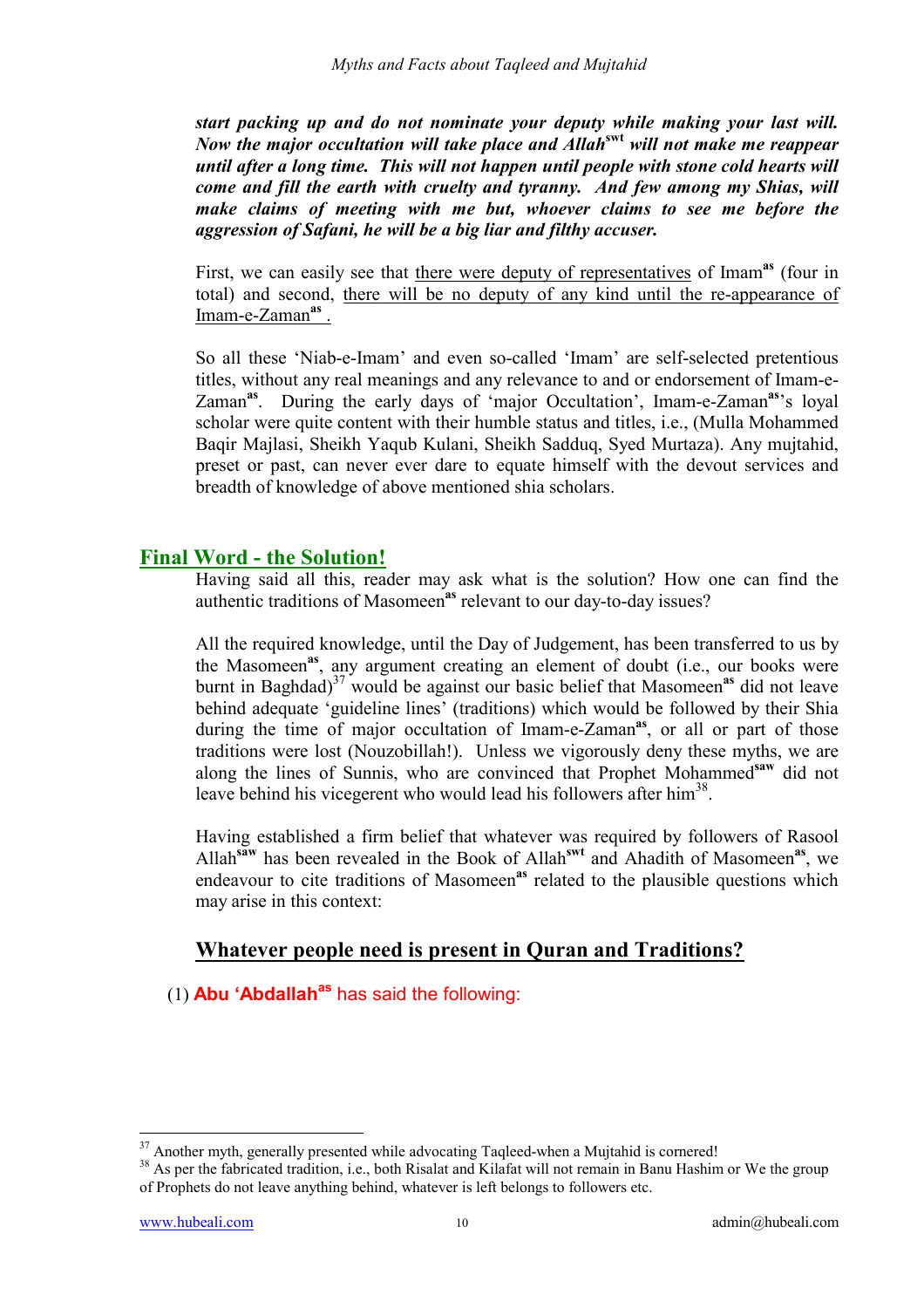*'Anything, that will, ever, be required by the people is present in the Book of Allahswt and Ahadith (our traditions)39.'* 

- (2) **'I asked from Imam Musa Kazimas,** *people say everything is described in Book of Allah*<sup>*swt*</sup> and traditions of Prophet<sup>saw</sup>, including those what you narrate to us, Is it *so? Imamas replied, indeed, everything is present in the Book of Allahswt and traditions of Prophetsaw. 40'*
- (3) I heard Imam **Jafar-e-Sadiqas** said the following:
	- *'I am the son of Prohpetsaw and know all about the Book of Allahswt, more than anyone among you, it contains all the facts about the previous generations, as well as, whatever is going to happen until the Day of judgement. It has news about the skies, about the earth, on the heaven and on the hell, what has passed and what is still to come. All of it is clearly visible to me, in a similar way, as my palm is in front of me. As Allah*<sup>*swt</sup> Says, all species are well defined in the Ouran.*<sup>415</sup></sup>

## **Where are those traditions which explain Quran and all issues related to us?**

The traditions of Masomeen**as** are present in our four basic books, Al-Kafi, Manla Yazar alFaqi, Al-Ibtisar and Tahzib-ul-Ahkam. Some of these books have also been translated in other languages, i.e., English, Urdu.

# **How Can I find an Answer to a matter, without having to spend enormous time and effort?**

We have been asked to act on a single tradition of masoom<sup>as</sup>, and not on a 'fatwa' (which could be a mixture of few ahadith) so we can ask for help from those who have knowledge of or can provide a reference to the applicable traditions, this was the 'norm' prior to the 'Taqleed' and 'Touzi' culture (which gradually started to spread from 680 AH)<sup>42</sup>. Shian-e-Ali<sup>as</sup> before the inception of 'Taqleed' and still today, memorise, propagate, preserve and act upon the traditions of Masomeen<sup>as</sup> through asking for a hadith or its reference.

# **How I can extract the true meanings from a translation?**

<sup>39</sup> Usool-e-Kafi, Chapter 20, Hadith 4

<sup>40</sup> Usool-e-Kafi, Chapter 20, Hadith 10

<sup>41</sup> Usool-e-Kafi, Chapter 20, Hadith 8

 $42$  I quote from a famous research work by Allama Baqshi<sup>42</sup>,  $\cdot$  A shia scholar, without any doubt, who first used the word 'Ijtihad' in the similar meanings as it is used these days was Allama Hilli (died 676 A.H.), who had a chapter title 'Bab-al-Ijtihad; (Chapter of Ijtihad) in his book called 'Kitab al-Ma'ārij'.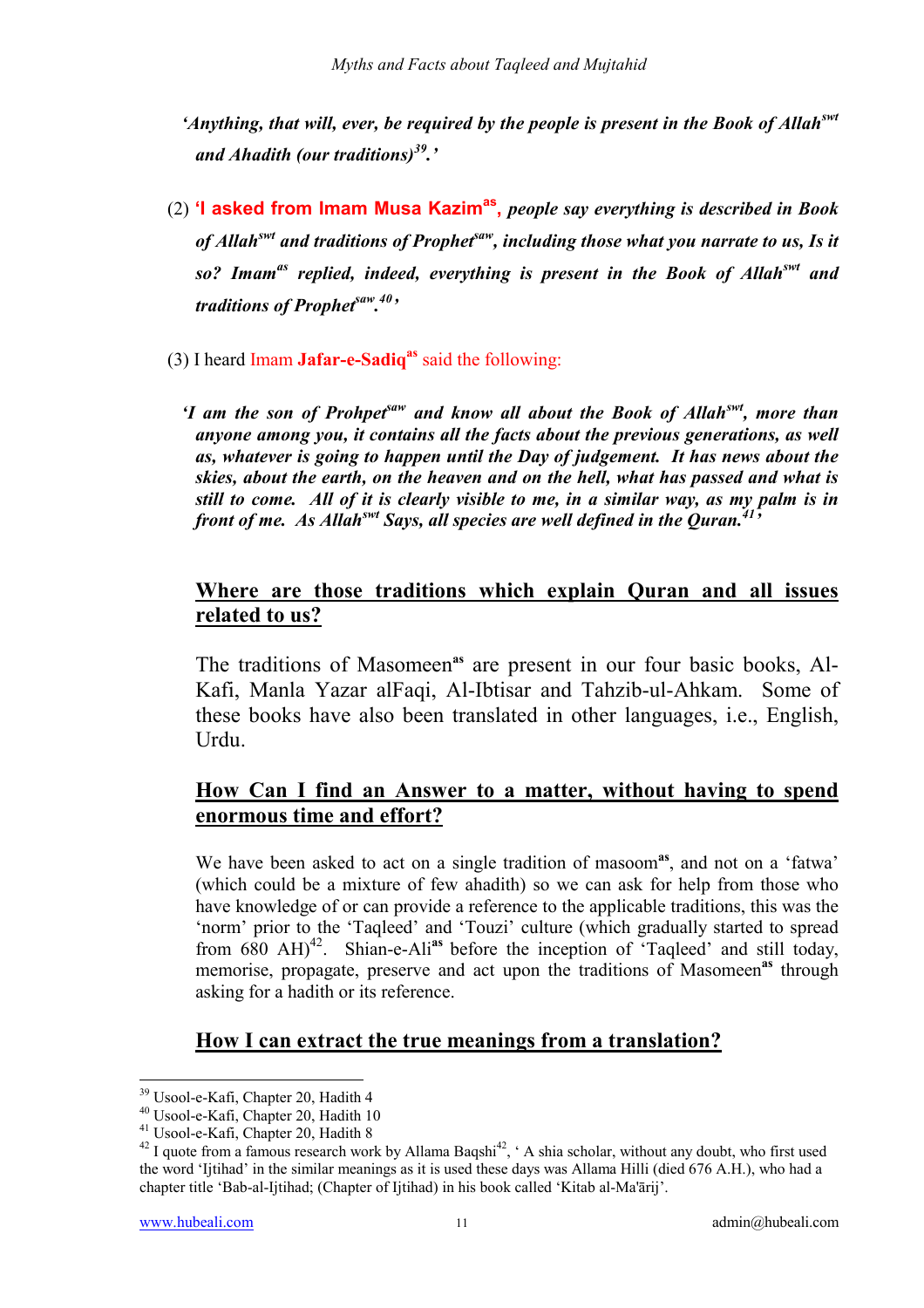The true meanings and essence of Masoom's tradition is important, rather than putting emphasis on technicalities of Arabic grammar, see for example:

*"I asked abu 'Abdallahas, When I hear a Hadith from you, l like to narrate it without any addition or omission but, sometimes, I cannot recall all your words exactly, Imamas asked, Do you do it on purpose to create doubts in people's minds? I replied, 'no, I do not (have this intention). Imamas asked, 'Do you narrated our Hadith without any addition or omission in its true meanings and essence? I replied, yes, I do. Imamas said " then there is no harm in doing so'"43* 

And

*"I asked (Imam) abu 'Abdallahas, 'I hear your Hadith and I want to narrate to others but I do not remember the exact words when describing to others.' Imamas asked, "Do you do it on purpose?" He said, "No, I do not do it intentionally." The Imamas asked, "Do you keep its real meanings?" He said, "Yes, I keep its real meanings." The Imamas said, " Then it is appropriate."44*

### **What If I was given a wrong reference to a Hadith?**

*"Amir-ul-momaneenas said upon presenting our Hadith, you must mention the name of the person from whom you have originally heard it. Thus, if the Hadith is true then you will get the reward (for narrating it) but if it is false, then he will be held responsible for attributing a lie to us.45* 

*"Abu 'Abdallahas said, 'You must write down (Hadith) and spread our knowledge among your brethren. Upon your death, your children will inherit your books. A time will come when people will face chaos and they will find no comfort anywhere else but within these books.'" 46*

<sup>&</sup>lt;sup>43</sup> Usool-e-Kafi, Chapter 17, Hadith 2

<sup>44</sup> Usool-e-Kafi, Chapter 17, Hadith 3

<sup>45</sup> Usool-e-Kafi, Chapter 17, Hadith 7

<sup>46</sup> Usool-e-Kafi, Chapter 17, Hadith 11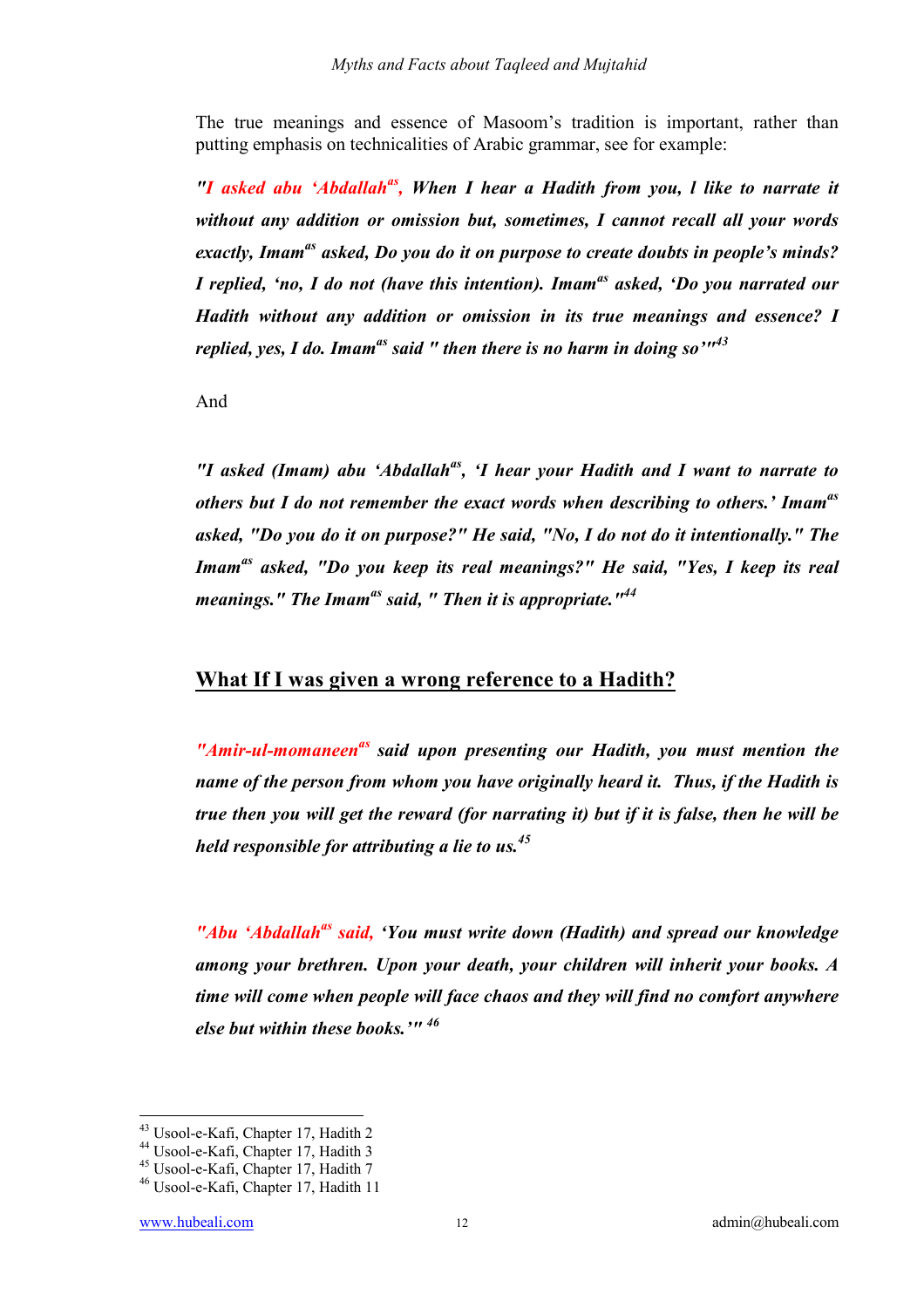*"I said to abu Ja'faras, 'May Allah take my soul in your service, our shaikhs have narrated Hadith from Imam abu Ja'far<sup>as</sup> and from Imam abu 'Abdallah<sup>as</sup> and at that time because of fear Taqiyah, concealment was sever. They concealed their books and did not narrate Ahadith from them. When they died their books came to us.'" Can we narrate those Ahadith? The Imamas said, "You may narrate from them because they contain the truth."<sup>47</sup>*

### **What Shall I do when I am faced with the conflicting traditions?**

*'Rasool Allahsaw, said that the sign of Iman is reflected from good deeds and light (of knowledge) is gained from Quran-e-Mohkum, Thus a hadith which is in agreement with the Book of Allahswt, accept it otherwise leave it'*

**This matter is further explained by Imam Jafar-e-Sadiqas** *when a person asked what shall we do when we hear conflicting Ahadith from those who are youras trustworthy (followers)? Imamas said if a hadith is in agreement with the book of Allahswt and sayings of Rasol Allahsaw, then accept it otherwise leave it alone.* 

#### Imam**as** further explained:

*When a narrator asked from Imam Jafar-e-Sadiq***as** *which hadith should be followed when two ahadith (e.g., Imam Zain-ul-Abadeen a.s. and Imam Mohammed Baqir a.s.) are presented. Imam***as** *replied act on the latter one until you get another hadith from the living masoom Imam***as** *then act on it. Imam Jafar-e-Sadiq***as** *then said I have asked you to act on the tradition of later Imam***as** *only to protect you from troubles (of rulers). But when there is no fear of harm then act upon any one of them.* 

*In another hadith from Imam-e-Zaman***as** *it is narrated that act on a hadith from a masoom Imam***as** *with the understanding that it is Masoom's tradition but not giving one priority over the other hadith.*

Mola Ali<sup>as</sup> has said<sup>48</sup>, *if you do not understand some of our Ahadith leave them for the generations who will come after you (act on those which are relevant to you).*

We would like to end this with the following suggestions, and with the hope to receiving your comments on the presented information on Ijtihad and Taqleed.

<sup>47</sup> Usool-e-Kafi, Chapter 17, Hadith 15

<sup>48</sup> Ilul Sharh-Sheikh Saduq, Moqaddamah.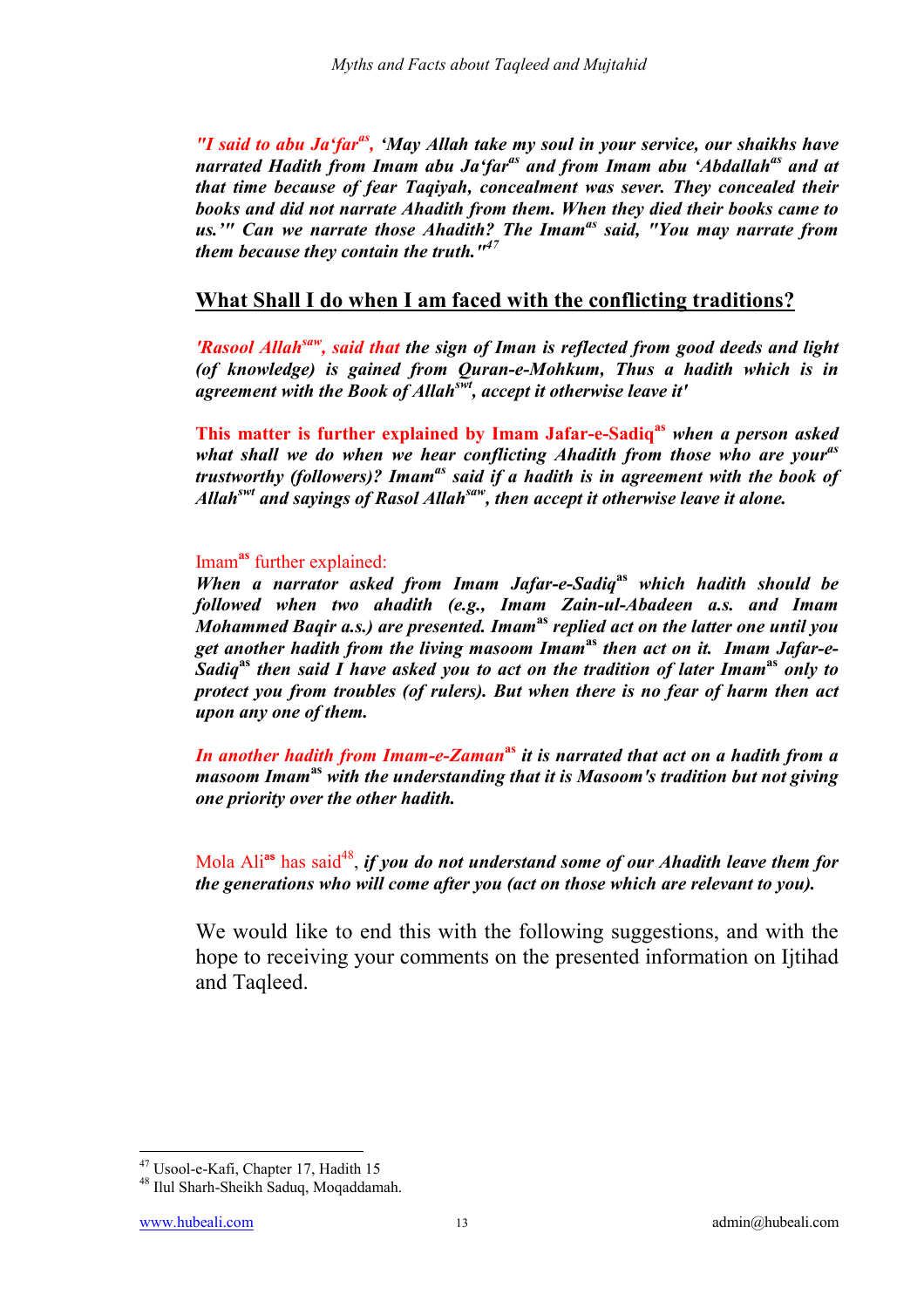# **Last Word-the Precaution:**

There is absolutely no short cut when it comes to the understanding of religion:

Imam abu 'Abdallah<sup>a.s</sup> said, "Allah<sup>*swt*</sup> does not accept a deed without good *understanding, whereas good understanding cannot be achieved without hard work. The one who attains proper understanding will be guided by it towards good deeds and the one who does not make any effort will not develop any understanding. Is it not a fact that parts of faith comes from other parts?"<sup>49</sup>*

And

**Imam Alias says,** *the sustenance has already being distributed by Allahswt but one is expect to seek knowledge and everyone will be questioned on Knowledge!*

*Rasool Allah***saw** *said: A time will come in the history of my followers, when Quran will be treated as part of the 'traditions and rituals', Islam will exist only for the name sake, Muslims will call themselves 'Muslim' but they will be far removed from it. Their mosques will be visited but will provide no guidance. The Fuqha50 of that time will be the worst of the kind who have ever lived on the earth. Fitney (Troubles) will be initiated by them and will be sprung back at them<sup>51</sup>*

So we should try to use our wisdom and try to understand essence of Deen and should never be shepherd by a Mujtahid, rather we should demand the proofs from traditions of Masomeen*a.s* and make sure we do not fall within the characteristics of that group, which Imam Jafar-e-Sadiq<sup>a.s.</sup> has described below:

Ali has narrated from Ahmed bin Mohammed bin Khalid a man asked the meaning of *the following Ait from Imam Jafar-e-Sadiqa.s., 'Tahazo … (9:31).52' meaning that Christians have deserted Allahswt. in the favour of their scholars and peers, and requested the meaning of this verse. Imama.s. replied, Christians were not asked to worship their scholars and peers, if they were asked to do so by their priests then Christians would have rejected them. Instead, their peers turned their Halal into Haram and converted their Haram into Halal. They (Christians) followed their priests (did taqleed) and as a result had worshiped them unconsciously.* 

 $\overline{a}$ 

*.*

<sup>49</sup> Usool-e-Kafi, Chapter 12, Hadith 2

<sup>&</sup>lt;sup>50</sup> The religious experts

<sup>51</sup> Ann-ul- Hiat, Chapter on Innovation

<sup>52</sup> Usool-e-Kafi, Chapter 18, Hadith 1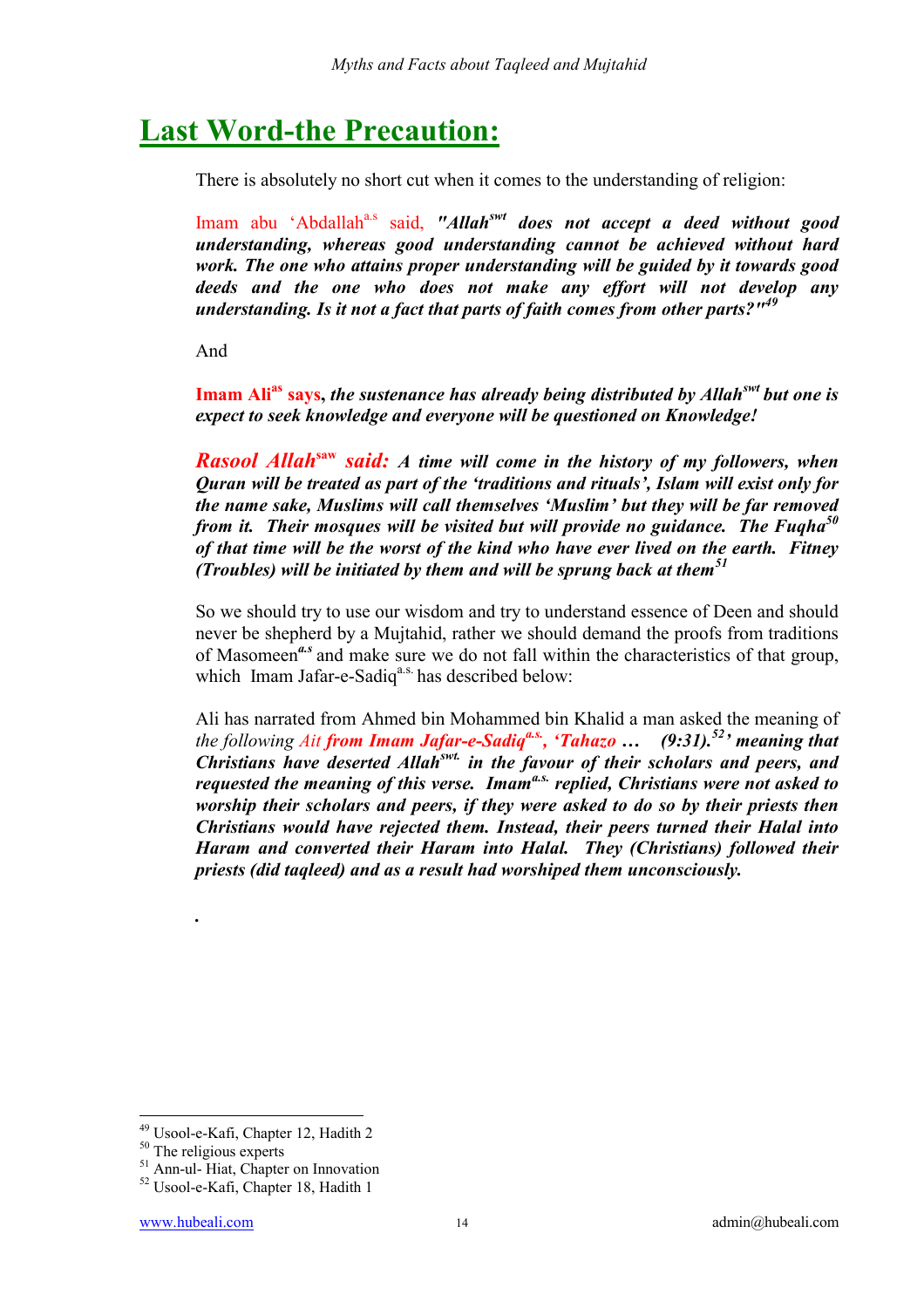# **Appendix I**

It is narrated from Imam Hassan Askari**a.s** *that Imam Ali bin Hussaina.s said: When you learn about a scholar who looks like a 'Alam-e-Deen', from his appearance, who replies to questions after extensive thinking and taking careful measures and greets with affability and observes humbleness-don't be simply taken over by these qualities as many people would like to corrupt 'Deen' for the sake of worldly benefits, they trick sincere worshiper into their devious web, and rob them from their wealth and once they mange to do so, they get pleasure from their accumulated wealth. However, when you find an 'Alam' who refrains from worldly gains and observes religious acts and controls his desires even then do not get trapped in their masquerading manners as there could be many types of ego related desires, hidden underneath! Since an 'Alam' keeps away from the unjust wealth but may still be engulfed by other un-Islamic practices.* 

*When you confirm that he is not indulged into any of these, even then be careful and take further precautions before trusting him! Until you yourself, do not verify that his practices are according to his preaches and he has sound knowledge- and these should appreciably be reflected from him. The unwise among them (Alam), however, do more harm to the Deen through their critical mistake than any good even when they intend to act with good intentions. And when you make sure that his wisdom is credible even then do not be deceived by him and see if his wisdom keeps control of his wild and filthy desires and see whether he likes the worldly positions and the tendency to be praised by people. As there are few who would trade their 'Deen' for worldly gains but end up loosing both of them. Few of them, strife for status, popularity and position at the cost of sacrificing all comforts of their lives.* 

*Allahswt would stop His mercy unto them due to their sins and leave them astray in the darkness. They declare Allahswt's 'Hallal' as Harram and Harram is converted into Hallal. Worldly glory and power glitter their eyes and they do not hesitate to trade the Deen to acquire them. They are the ones who will be severely cursed and punished by Allahswt and there is humiliating wrath of Allahswt awaiting them.* 

*The brave one is that who holds back his desires in obedience of Allahswt and exerts all his energy as per Commands of Allahswt, He firmly believes in the everlasting respect and bounties of the hereafter as compared with the short lived admiration earned in this world. And the pain and grief experienced in the way of Deen-e-Haq, is minuscule*